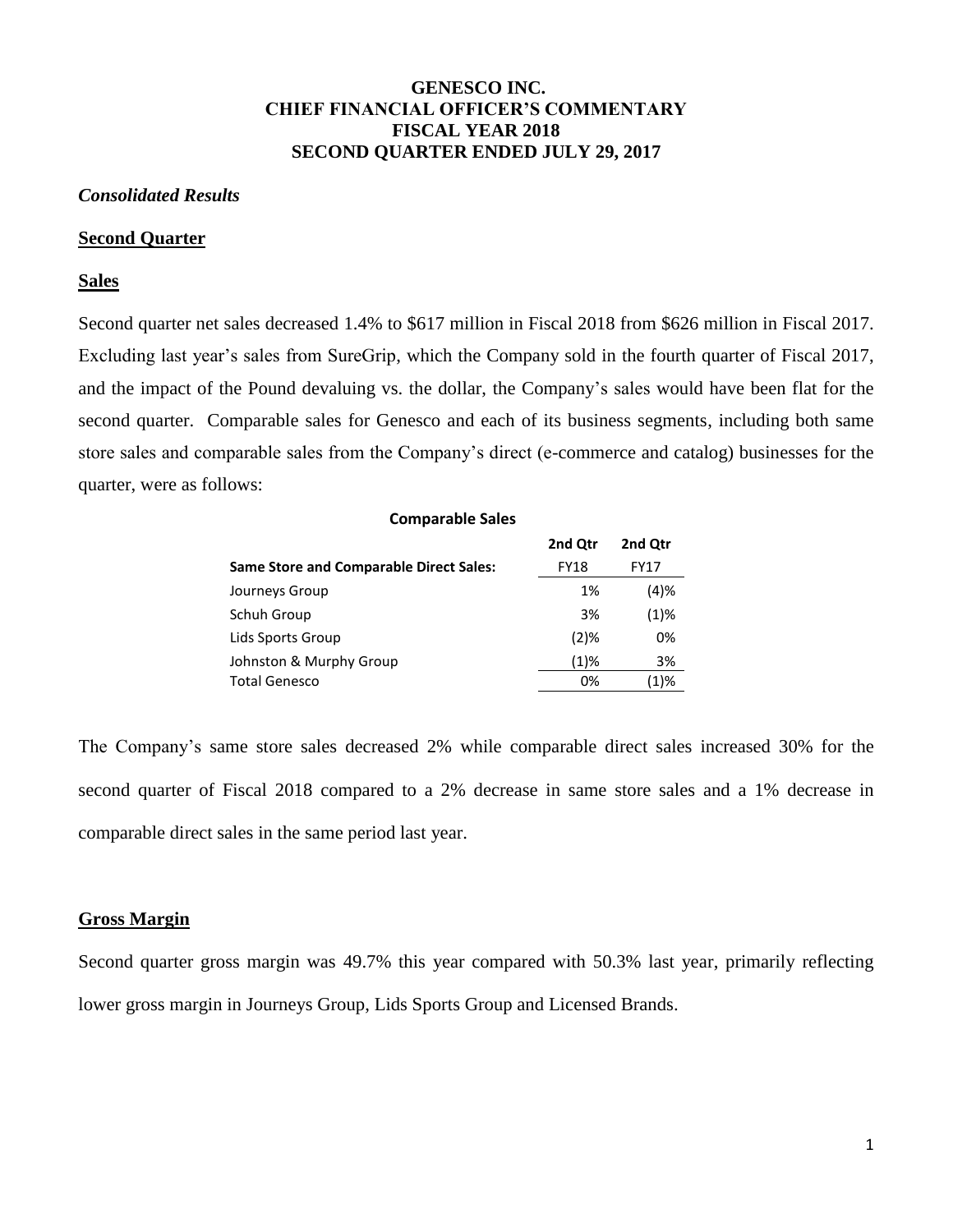# **SG&A**

Selling and administrative expense for the second quarter this year was 50.0% compared to 48.4% of sales last year. The increase in expenses as a percentage of sales reflects increased expenses in all of the Company's business segments, except Licensed Brands, while Corporate expense remained flat. Included in this year's expense are \$0.3 million of transition expenses associated with the acquisition of Little Burgundy. Excluding these transition expenses, SG&A expense as a percent of sales still increased to 50.0% compared to 48.4% last year. A reconciliation of non-GAAP financial measures to the most directly comparable GAAP measure is posted on the Company's website in conjunction with this document.

## **Asset Impairment and Other Items**

The asset impairment and other charge for the second quarter of Fiscal 2018 is \$0.1 million in asset impairments. The previous year's second quarter asset impairment and other gain of \$7.9 million included an \$8.9 million gain on network intrusion expenses resulting from a litigation settlement, partially offset by asset impairments of \$1.0 million. The asset impairment and other charge/gain and the transition expenses are collectively referred to as "Excluded Items" in the discussion below.

# **Operating Income (Loss)**

Genesco's operating loss for the second quarter was (\$2.0) million this year compared with operating earnings of \$20.0 million last year. Adjusted for the Excluded Items in both periods, the operating loss for the second quarter was (\$1.7) million this year compared with operating earnings of \$12.1 million last year. Adjusted operating margin was (0.3%) of sales in the second quarter of Fiscal 2018 and 1.9% last year. A reconciliation of non-GAAP financial measures to the most directly comparable GAAP measure is posted on the Company's website in conjunction with this document.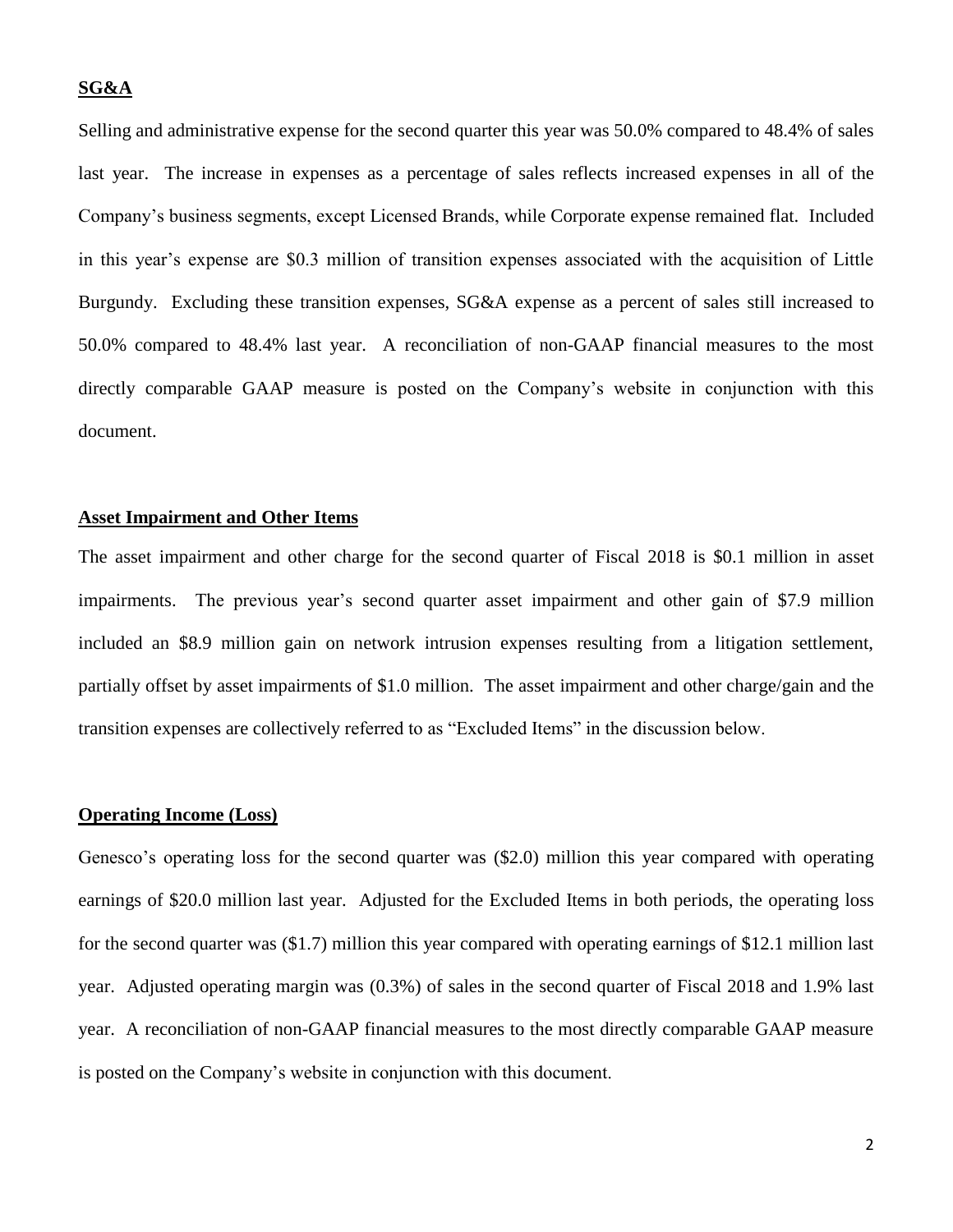# **Interest Expense**

Net interest expense for the quarter was \$1.2 million, compared with \$1.3 million for the same period last year.

# **Pretax Earnings (Loss)**

The pretax loss for the quarter was (\$3.3) million in Fiscal 2018 compared to pretax earnings of \$21.2 million last year. Included in last year's pretax earnings is a gain on the sale of the Lids Team Sports business of \$2.5 million primarily related to final working capital adjustments. Adjusted for the Excluded Items in both years and the Lids Team Sports gain last year, the pretax loss for the quarter was (\$2.9) million in Fiscal 2018 compared to pretax earnings of \$10.8 million last year. A reconciliation of non-GAAP financial measures to the most directly comparable GAAP measure is posted on the company's website in conjunction with this document.

## **Taxes**

The effective tax rate for the quarter was (18.9%) in Fiscal 2018 compared to 31.6% last year. Included in taxes for the quarter was the impact of ASU 2016-09 related to the vesting of equity grants resulting in \$2.2 million of additional tax expense. The adjusted tax rate, reflecting the exclusion of the Excluded Items, the \$2.2 million discussed above and the gain on the sale of Lids Team Sports last year, was 31.8% in Fiscal 2018 compared to 35.8% last year. The lower adjusted tax rate for this year reflects higher weighting of foreign income and lower discrete items. A reconciliation of non-GAAP financial measures to the most directly comparable GAAP measure is posted on the company's website in conjunction with this document.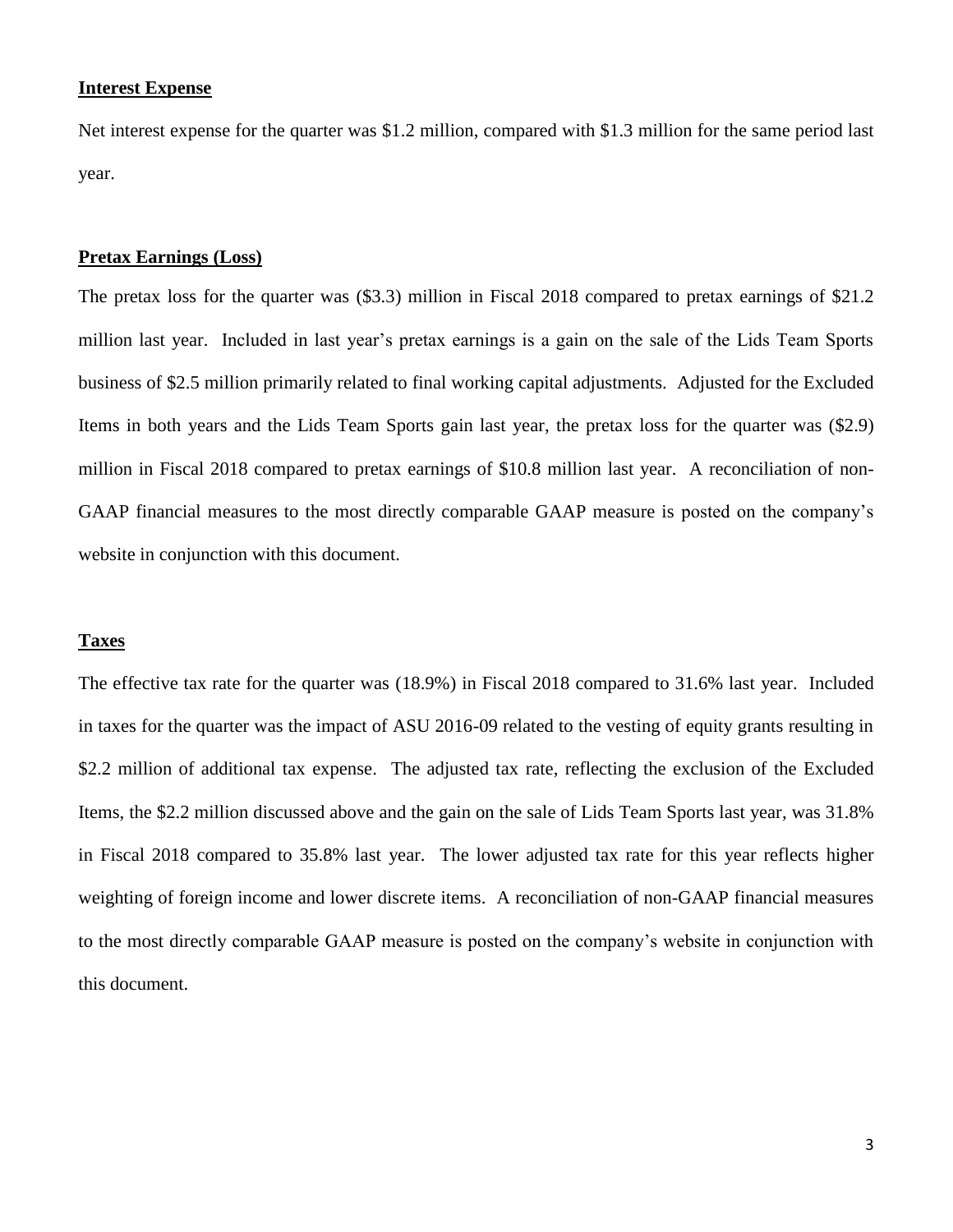# **Earnings (Loss) From Continuing Operations After Taxes**

The loss from continuing operations was (\$3.9) million, or (\$0.20) per diluted share, in the second quarter of Fiscal 2018, compared to earnings of \$14.5 million, or \$0.72 per diluted share, in the second quarter last year. Adjusted for the Excluded Items in both periods and the gain on the sale of Lids Team Sports last year and using the adjusted tax rates, the second quarter loss from continuing operations was (\$2.0) million, or (\$0.10) per diluted share in Fiscal 2018, compared with earnings of \$6.9 million, or \$0.34 per diluted share, last year. A reconciliation of non-GAAP financial measures to the most directly comparable GAAP measure is posted on the company's website in conjunction with this document.

# *Segment Results*

#### **Lids Sports Group**

Lids Sports Group's sales for the second quarter decreased 4.6% to \$180 million from \$189 million last year, reflecting a decrease in the Group's store count of over 80 stores in the last year and negative comparable sales. Comparable sales, including both same store and comparable direct sales, decreased 2% this year compared to flat comparable sales last year.

The Group's gross margin as a percent of sales decreased 80 basis points primarily reflecting increased promotional activity and increased shipping and warehouse expense. SG&A expense as a percent of sales increased 120 basis points, reflecting increased e-commerce related expenses, increased professional fees due to the installation of software-as-a-service systems, and the inability to leverage expenses due to the negative comparable sales for the quarter.

The Group's second quarter operating earnings for Fiscal 2018 were \$3.0 million, or 1.7% of sales, down from \$7.1 million, or 3.8% of sales, last year.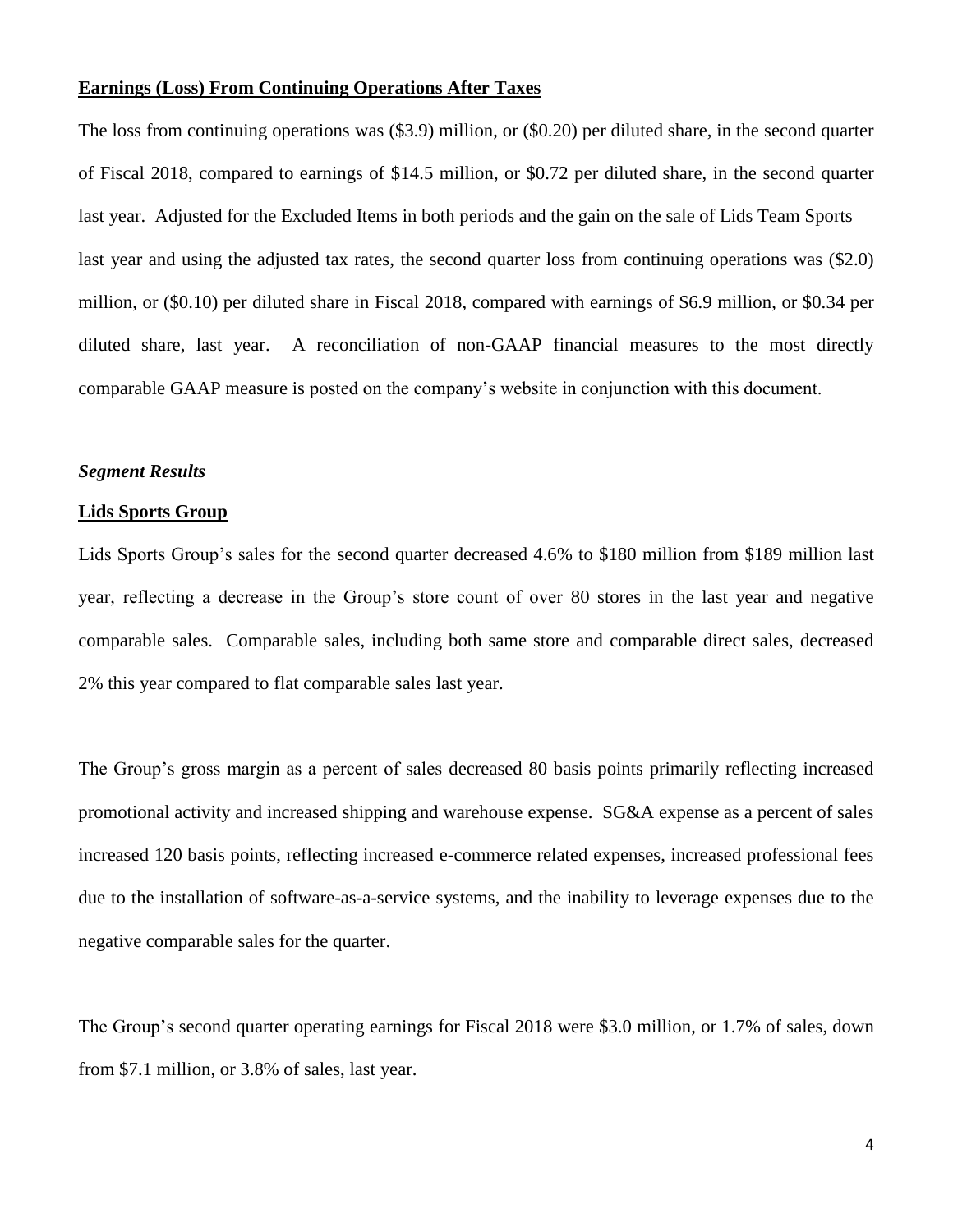# **Journeys Group**

Journeys Group's sales for the quarter increased 2.7% to \$259 million from \$252 million last year. Combined comparable sales increased 1% for the second quarter of Fiscal 2018 compared with a 4% decrease last year.

Gross margin for the Journeys Group decreased 110 basis points in the quarter due primarily to lower initial margins due to changes in product mix and higher shipping and warehouse expenses. The Journeys Group's adjusted SG&A expense increased 140 basis points as a percent of sales for the second quarter, reflecting increased store related expenses, primarily increased rent expense and selling salaries.

The Journeys Group's adjusted operating loss for the second quarter of Fiscal 2018 was (\$1.9) million, or (0.7%) of sales, compared to operating earnings of \$4.5 million, or 1.8% of sales, last year. A reconciliation of non-GAAP financial measures to the most directly comparable GAAP measure is posted on the company's website in conjunction with this document.

## **Schuh Group**

Schuh Group's sales for the quarter increased 0.7% to \$98 million, compared to \$97 million last year. Even with the increase in sales, Schuh Group sales were impacted by declines in exchange rates which decreased sales \$6.8 million in the second quarter this year compared to the same period last year. Total comparable sales increased 3% compared to a 1% decrease last year.

Schuh Group's gross margin was up 40 basis points in the quarter due primarily to improved margins from certain product categories partially offset by increased shipping and warehouse expense. Schuh Group's SG&A expense increased 170 basis points due to foreign exchange gains in the prior year and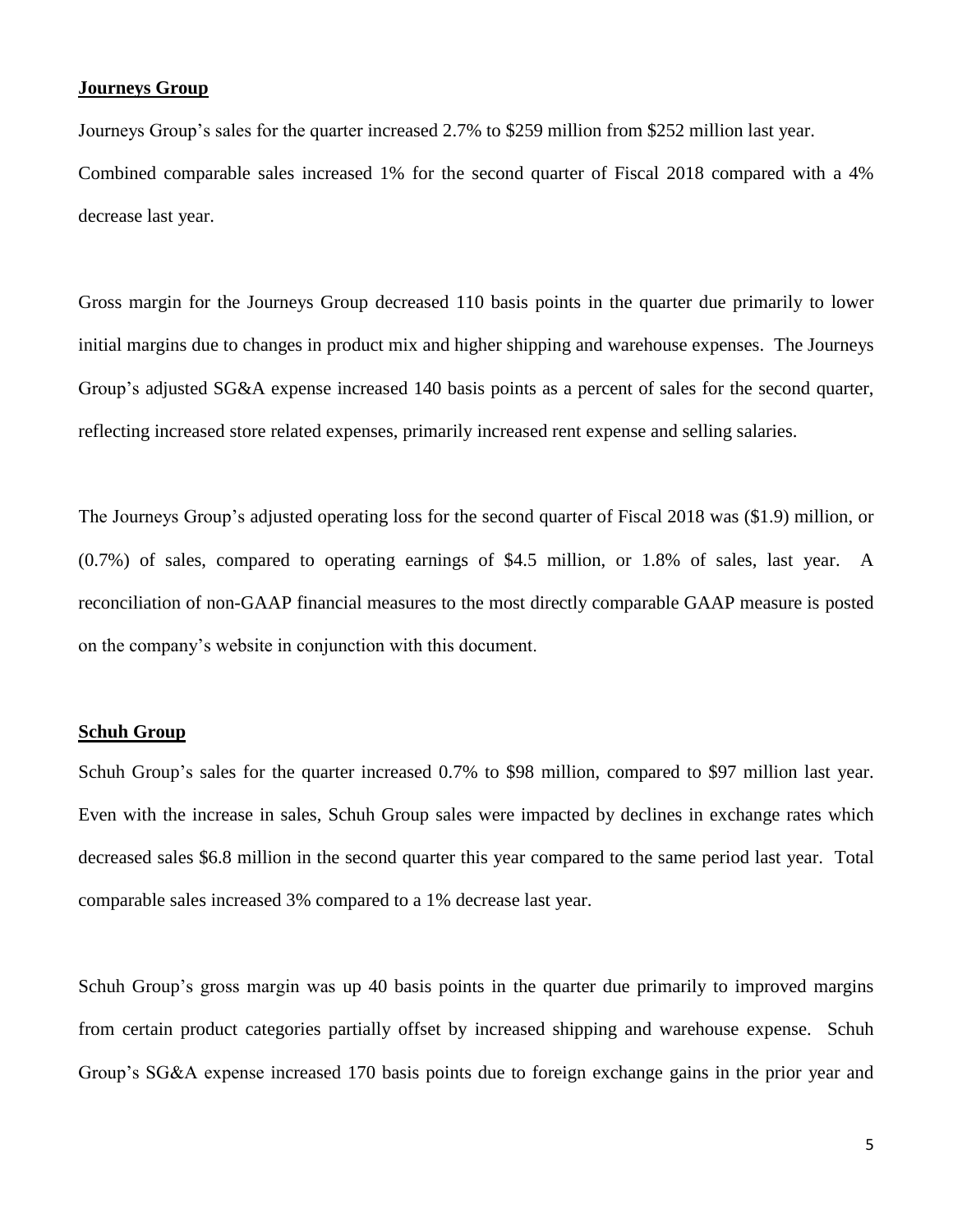increased store related expenses, primarily increases in rent expense and selling salaries, partially offset by decreased depreciation and bonus expense.

Schuh Group's operating earnings for the second quarter of Fiscal 2018 were \$4.5 million, or 4.6% of sales compared with \$5.7 million, or 5.9% of sales last year.

## **Johnston & Murphy Group**

Johnston & Murphy Group's second quarter sales decreased 0.4%, to \$65 million, compared to \$65 million in the second quarter last year.

Johnston & Murphy wholesale sales decreased 6% for the quarter. Combined comparable sales decreased 1% for the second quarter of Fiscal 2018 compared to a 3% increase last year.

Johnston & Murphy's gross margin for the Group increased 160 basis points in the quarter primarily due to changes in sales mix, reflecting decreased wholesale sales, which carry lower gross margins, improved initial margins due to higher selling prices and decreased markdowns. SG&A expense as a percent of sales increased 260 basis points, due to increased store related expenses, primarily rent expense and selling salaries, reflecting the impact of negative leverage from the negative comparable sales, and increased compensation and marketing expenses, partially offset by decreased bonus expense.

The Group's operating income for the second quarter of Fiscal 2018 was \$1.5 million or 2.4% of sales, compared to \$2.3 million, or 3.5% of sales last year.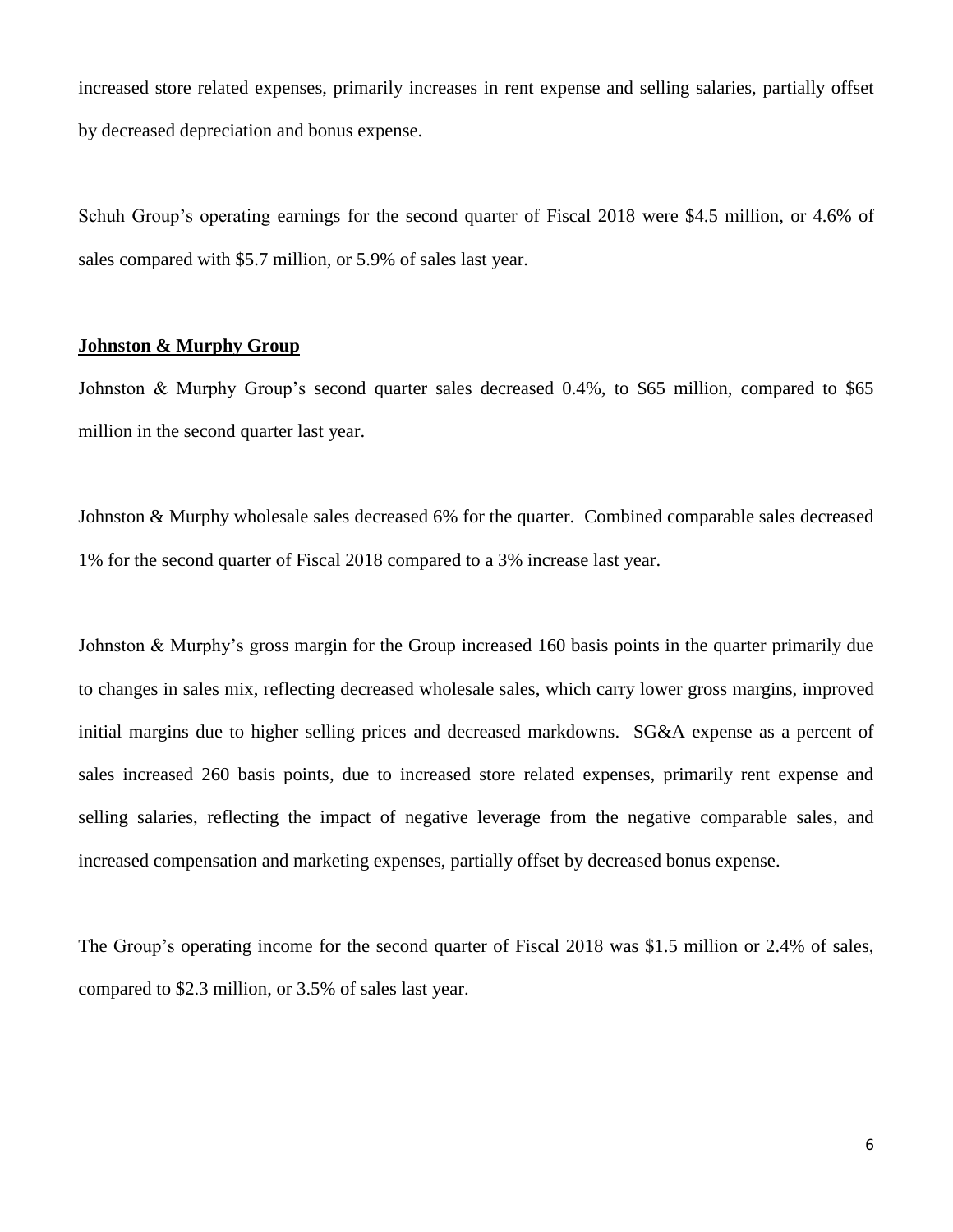# **Licensed Brands**

Licensed Brands' sales decreased 33.5% to \$15 million in the second quarter of Fiscal 2018, compared to \$22 million in the second quarter last year. Over half of the decreased sales are due to the loss of SureGrip Footwear, which was sold in the fourth quarter of Fiscal 2017, and the remaining decrease was primarily due to decreased sales of Dockers Footwear, reflecting the difficult retail environment for dress casual and casual shoes as wholesale customers are favoring athletic products, and the expiration of a small footwear license.

Gross margin was down 860 basis points due to lower initial margins, reflecting the sale of SureGrip Footwear, which carried the group's highest gross margin, and reduced margins obtained on the sell-off of the remaining inventory on an expired license plus increased margin assistance compared to last year due to the difficult retail environment for casual shoes.

SG&A expense as a percent of sales was down 40 basis points due to the sale of SureGrip Footwear, which had higher expenses as a percentage of sales than the remaining Licensed Brands Group, which is partially offset by an increase in SG&A as a percent of sales in the remaining business as a result of deleveraging on lower sales.

The operating loss for the second quarter of Fiscal 2018 was (\$1.1) million or (7.2%) of sales, compared with earnings of \$0.2 million, or 1.1% of sales, last year.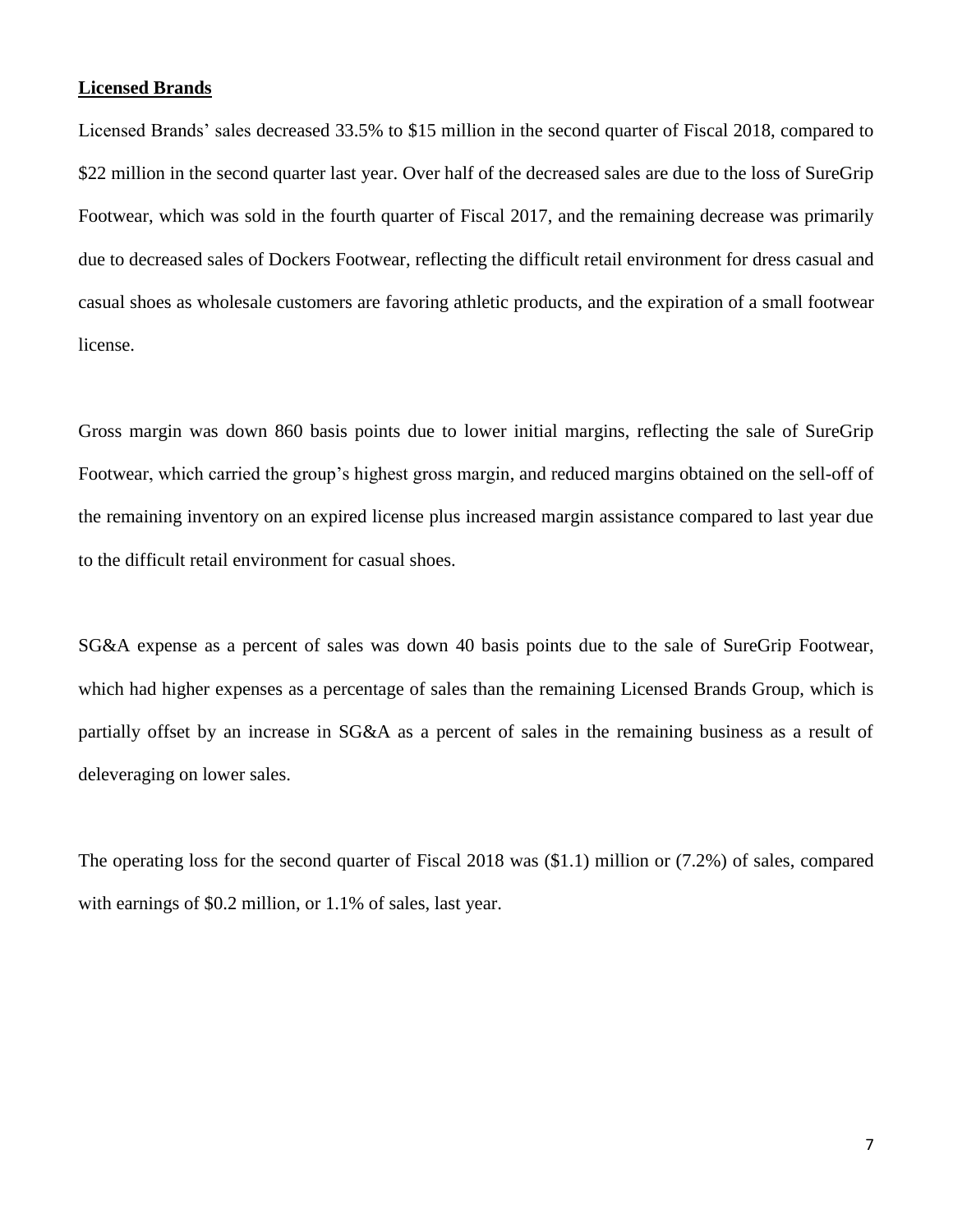# **Corporate**

Corporate expenses were \$7.9 million or 1.3% of sales for the second quarter of Fiscal 2018, compared with corporate earnings of \$0.2 million or 0.0% of sales, last year. Adjusted for the applicable Excluded Items, corporate expenses were \$7.8 million compared to \$7.7 million last year, reflecting increased professional fees, mostly offset by decreased foreign exchange losses and other corporate expenses. A reconciliation of non-GAAP financial measures to the most directly comparable GAAP measures is posted on the Company's website in conjunction with this document.

#### *Balance Sheet*

#### **Cash**

Cash at the end of the second quarter was \$44 million compared with \$41 million last year. We ended the quarter with \$29 million in U.K. debt, compared with \$41 million in U.K. debt last year. Domestic revolver borrowings were \$162 million at the end of the second quarter this year compared to \$94 million for the second quarter last year. The domestic revolver borrowings included \$21 million related to Genesco (UK) Limited and \$44 million related to GCO Canada, with \$97 million in U.S. dollar borrowings at the end of the second quarter of Fiscal 2018.

We did not repurchase any shares in the second quarter of Fiscal 2018. As of the end of the second quarter of Fiscal 2018, we still have about \$24 million remaining under the most recent buyback authorization. We repurchased 309,000 shares in the second quarter of Fiscal 2017 for a cost of \$20.0 million at an average price of \$64.72.

#### **Inventory**

Inventories increased 1% in the second quarter of Fiscal 2018 on a year-over-year basis. Retail inventory per square foot increased 3%.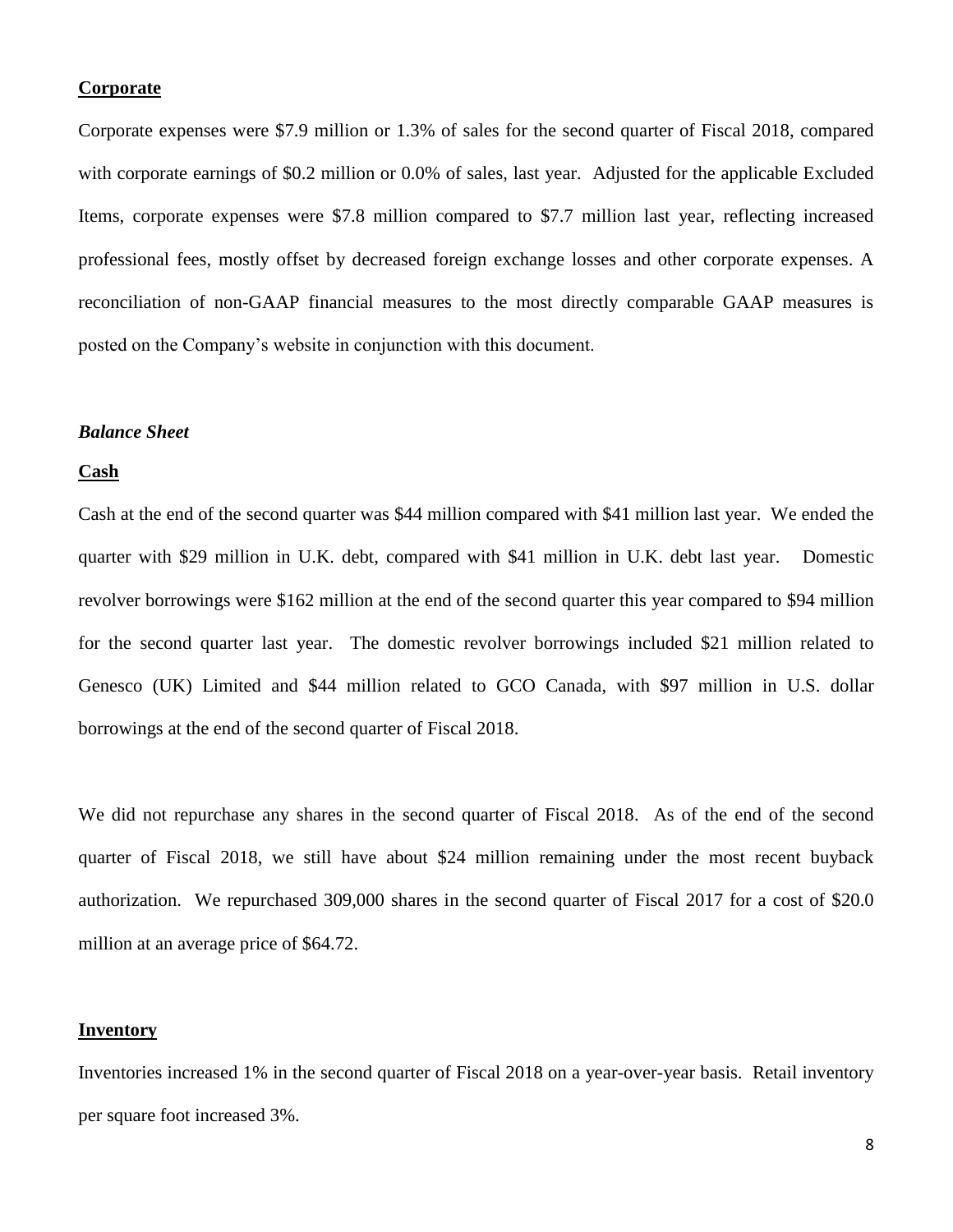# *Capital Expenditures and Store Count*

For the second quarter, capital expenditures were \$37 million and depreciation and amortization was \$19 million. During the quarter, we opened 20 new stores and closed 31 stores. Excluding Locker Room by Lids in Macy's stores, we ended the quarter with 2,621 stores compared with 2,655 stores at the end of the second quarter last year, or a decrease of 1%. Square footage was flat on a year-over-year basis, including and excluding the Macy's locations. The store count as of July 29, 2017 included:

| Lids stores (including 113 stores in Canada)    | 866   |
|-------------------------------------------------|-------|
| Lids Locker Room Stores (including 32 stores in | 175   |
| Canada)                                         |       |
| Lids Clubhouse stores                           | 23    |
| Journeys stores (including 46 stores in Canada) | 936   |
| Little Burgundy                                 | 36    |
| Journeys Kidz stores                            | 240   |
| Shi by Journeys stores                          | 35    |
| <b>Schuh Stores</b>                             | 131   |
| Johnston & Murphy Stores and Factory stores     | 179   |
| (including 7 stores in Canada)                  |       |
| <b>Total Stores</b>                             | 2,621 |
| Locker Room by Lids in Macy's stores            | 124   |
| <b>Total Stores and Macy's Locations</b>        | 2,745 |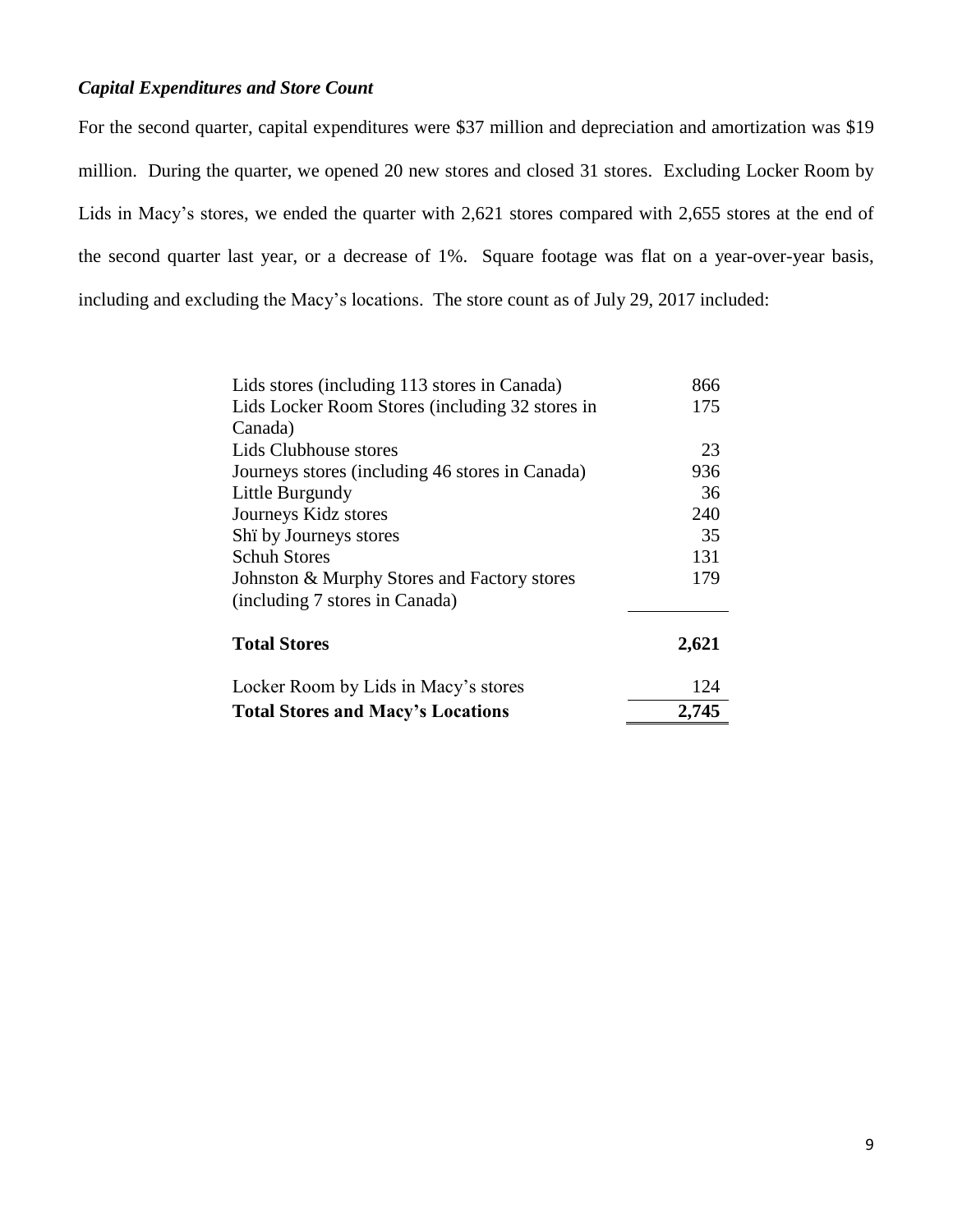For Fiscal 2018, we are forecasting capital expenditures in the range of \$135 to \$140 million and depreciation and amortization of about \$80 million. Projected square footage is expected to be down approximately 1% for Fiscal 2018. Our current store openings and closing plans by chain are as follows:

|                                    | <b>Actual</b><br><b>Jan 2017</b> | Projected<br><b>New</b> | Projected<br>Conv | Projected<br><b>Closings</b> | Projected<br><b>Jan 2018</b> |
|------------------------------------|----------------------------------|-------------------------|-------------------|------------------------------|------------------------------|
| <b>Journeys Group</b>              | 1,249                            | 45                      | $\boldsymbol{0}$  | (51)                         | 1,243                        |
| Journeys stores (U.S.)             | 900                              | 14                      | $\Omega$          | (26)                         | 888                          |
| Journeys stores (Canada)           | 44                               | $\overline{2}$          | $\overline{0}$    | $\Omega$                     | 46                           |
| Little Burgundy                    | 36                               | $\overline{4}$          | $\Omega$          | $\Omega$                     | 40                           |
| Journeys Kidz stores               | 230                              | 25                      | $\overline{0}$    | (5)                          | 250                          |
| Shi by Journeys                    | 39                               | $\theta$                | $\overline{0}$    | (20)                         | 19                           |
| <b>Johnston &amp; Murphy Group</b> | 177                              | 6                       | $\boldsymbol{0}$  | (5)                          | 178                          |
| <b>Schuh Group</b>                 | 128                              | 7                       | $\boldsymbol{0}$  | (2)                          | 133                          |
| <b>Lids Sports Group</b>           | 1,240                            | 24                      | $\bf{0}$          | (87)                         | 1,177                        |
| Lids hat stores (U.S.)             | 770                              | 17                      | $\overline{0}$    | (27)                         | 760                          |
| Lids hat stores (Canada)           | 112                              | 6                       | 1                 | (4)                          | 115                          |
| Locker Room stores (U.S.)          | 146                              | 1                       | $\overline{2}$    | (21)                         | 128                          |
| Locker Room stores (Canada)        | 35                               | $\Omega$                | (1)               | (5)                          | 29                           |
| Clubhouse stores                   | 26                               | $\theta$                | (2)               | (3)                          | 21                           |
| Locker Room by Lids (Macy's)       | 151                              | $\theta$                | $\theta$          | (27)                         | 124                          |
| <b>Total Stores</b>                | 2,794                            | 82                      | 0                 | (145)                        | 2,731                        |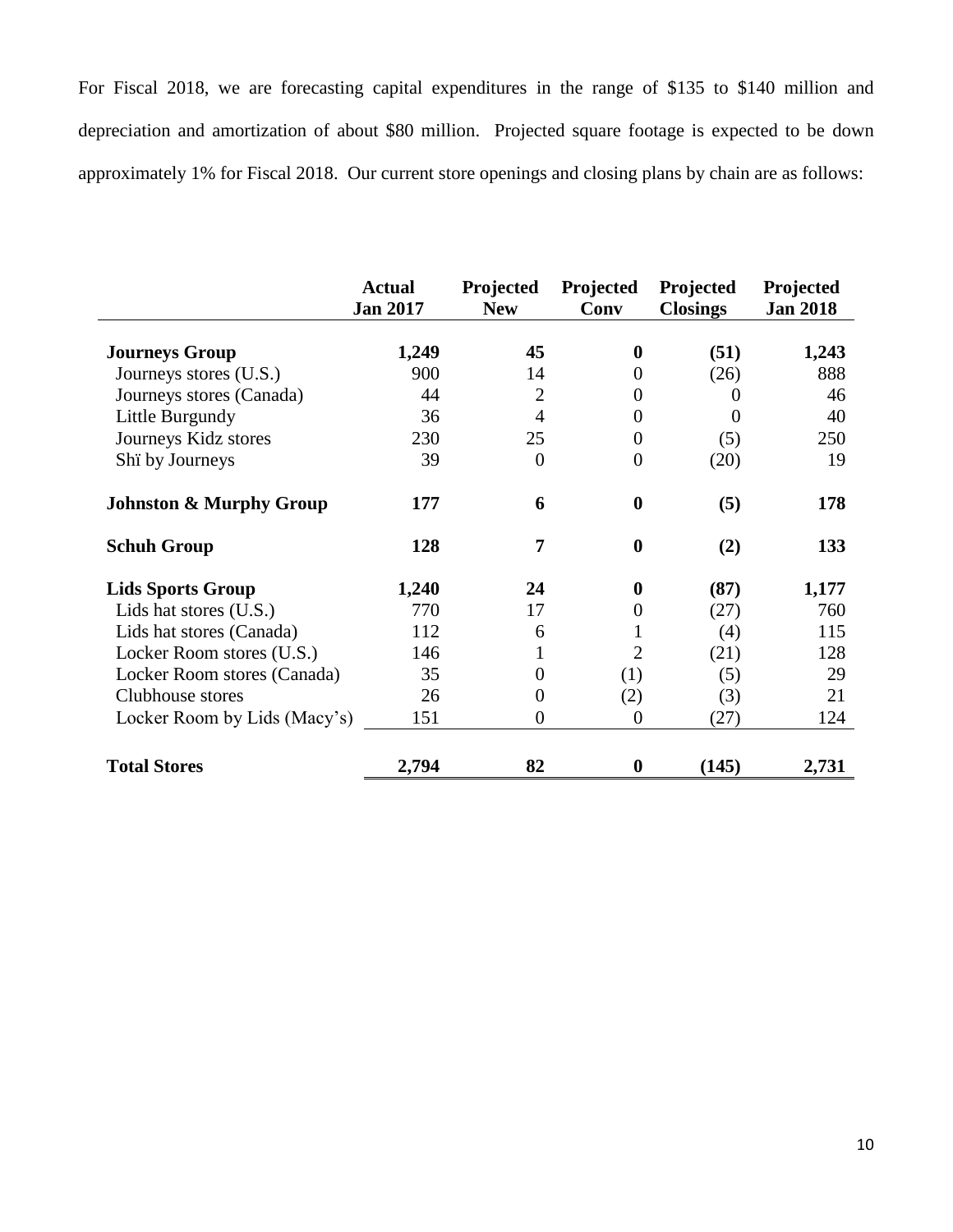# *Comparable Sales Assumptions in Fiscal 2018 Guidance*

Our guidance for Fiscal 2018 assumes comparable sales (including both same store sales and comparable

direct sales) for each retail segment by quarter as follows:

|                            | <b>Actual</b> | <b>Actual</b> | <b>Guidance</b> | <b>Guidance</b> |             |
|----------------------------|---------------|---------------|-----------------|-----------------|-------------|
|                            | Q1            | Q2            | Q <sub>3</sub>  | Q <sub>4</sub>  | <b>FY18</b> |
| Journeys Group             | (5)%          | 1%            | $2 - 3\%$       | $3 - 4\%$       | $0 - 1\%$   |
| Lids Sports Group          | 1%            | (2)%          | $(5)-(4)\%$     | $(6)-(5)\%$     | $(4)-(3)\%$ |
| Schuh Group                | 10%           | 3%            | $3 - 4%$        | $4 - 5\%$       | $4 - 5\%$   |
| Johnston & Murphy<br>Group | (3)%          | (1)%          | $(1) - 2\%$     | $2 - 3\%$       | $0 - 1\%$   |
| <b>Total Genesco</b>       | $(1)\%$       | 0%            | $0 - 1\%$       | $0 - 1\%$       | $(1) - 1\%$ |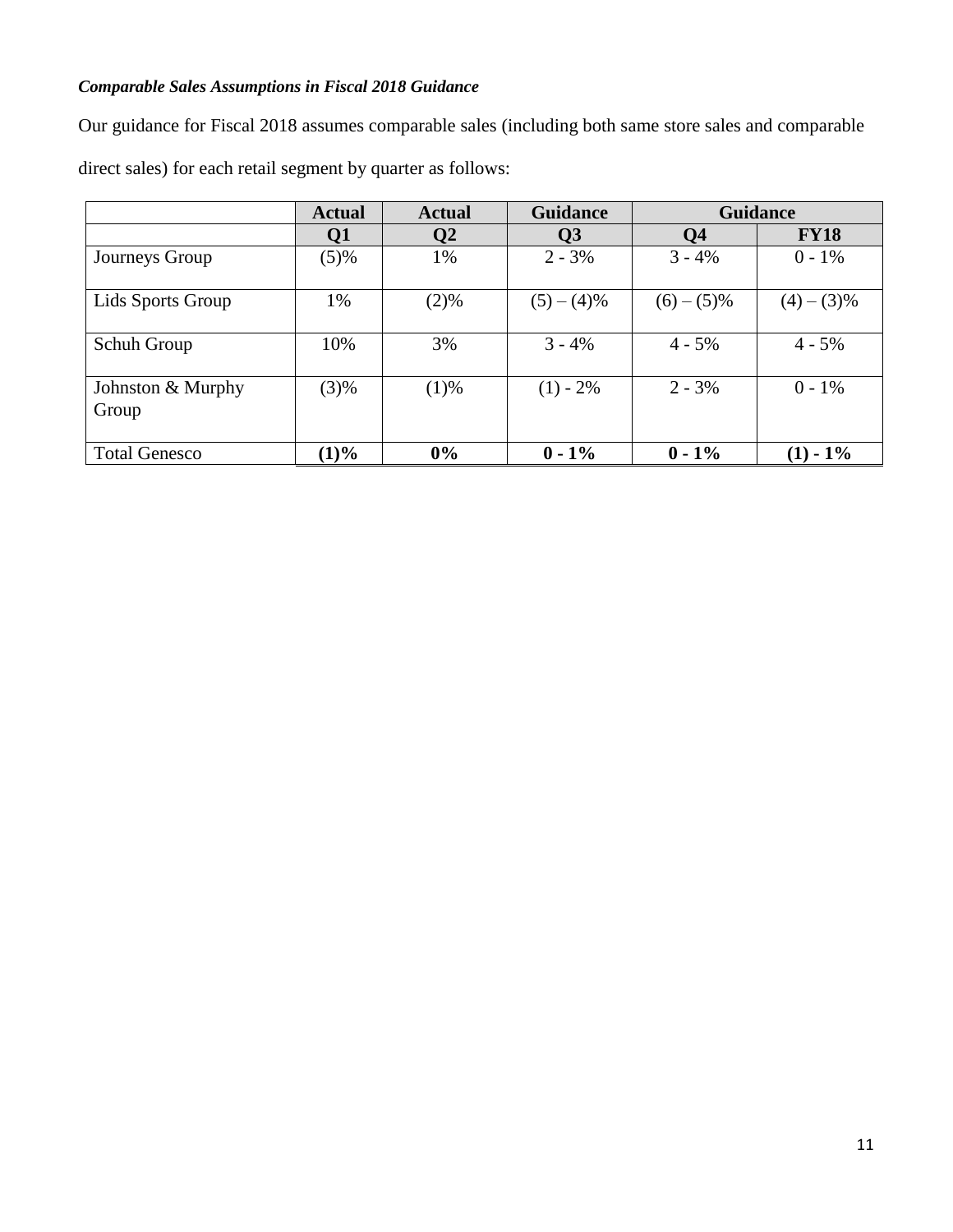## **Cautionary Note Concerning Forward-Looking Statements**

This presentation contains forward-looking statements, including those regarding the performance outlook for the Company and its individual businesses (including, without limitation, sales, expenses, margins, growth and earnings) and all other statements not addressing solely historical facts or present conditions. Actual results could vary materially from the expectations reflected in these statements. A number of factors could cause differences. These include adjustments to estimates and projections reflected in forward-looking statements, including the level and timing of promotional activity necessary to maintain inventories at appropriate levels; the timing and amount of non-cash asset impairments related to retail store fixed assets and intangible assets of acquired businesses, especially in view of the Company's recent market valuation; the effectiveness of the Company's omnichannel initiatives; costs associated with changes in minimum wage and overtime requirements; the level of chargebacks from credit card users for fraudulent purchases or other reasons; weakness in the consumer economy and retail industry; effects on local consumer demand or on the national economy related to Hurricane Harvey; competition in the Company's markets, including online; fashion trends that affect the sales or product margins of the Company's retail product offerings; weakness in shopping mall traffic and challenges to the viability of malls where the Company operates stores, including weakness related to planned closings of anchor and department stores and other stores or other factors; the imposition of tariffs on imported products; changes in buying patterns by significant wholesale customers; bankruptcies or deterioration in financial condition of significant wholesale customers or the inability of wholesale customers or consumers to obtain credit; disruptions in product supply or distribution; unfavorable trends in fuel costs, foreign exchange rates, foreign labor and material costs, and other factors affecting the cost of products; the effects of the British decision to exit the European Union, including potential effects on consumer demand, currency exchange rates, and the supply chain; the Company's ability to continue to complete and integrate acquisitions, expand its business and diversify its product base; changes in the timing of holidays or in the onset of seasonal weather affecting period-to-period sales comparisons; and the performance of athletic teams, the participants in major sporting events such as the Super Bowl and World Series, developments with respect to certain individual athletes, and other sports-related events or changes that may affect period-toperiod comparisons in the Company's Lids Sports Group retail businesses. Additional factors that could affect the Company's prospects and cause differences from expectations include the ability to build, open, staff and support additional retail stores and to renew leases in existing stores and control occupancy costs, and to conduct required remodeling or refurbishment on schedule and at expected expense levels; deterioration in the performance of individual businesses or of the Company's market value relative to its book value, resulting in impairments of fixed assets or intangible assets or other adverse financial